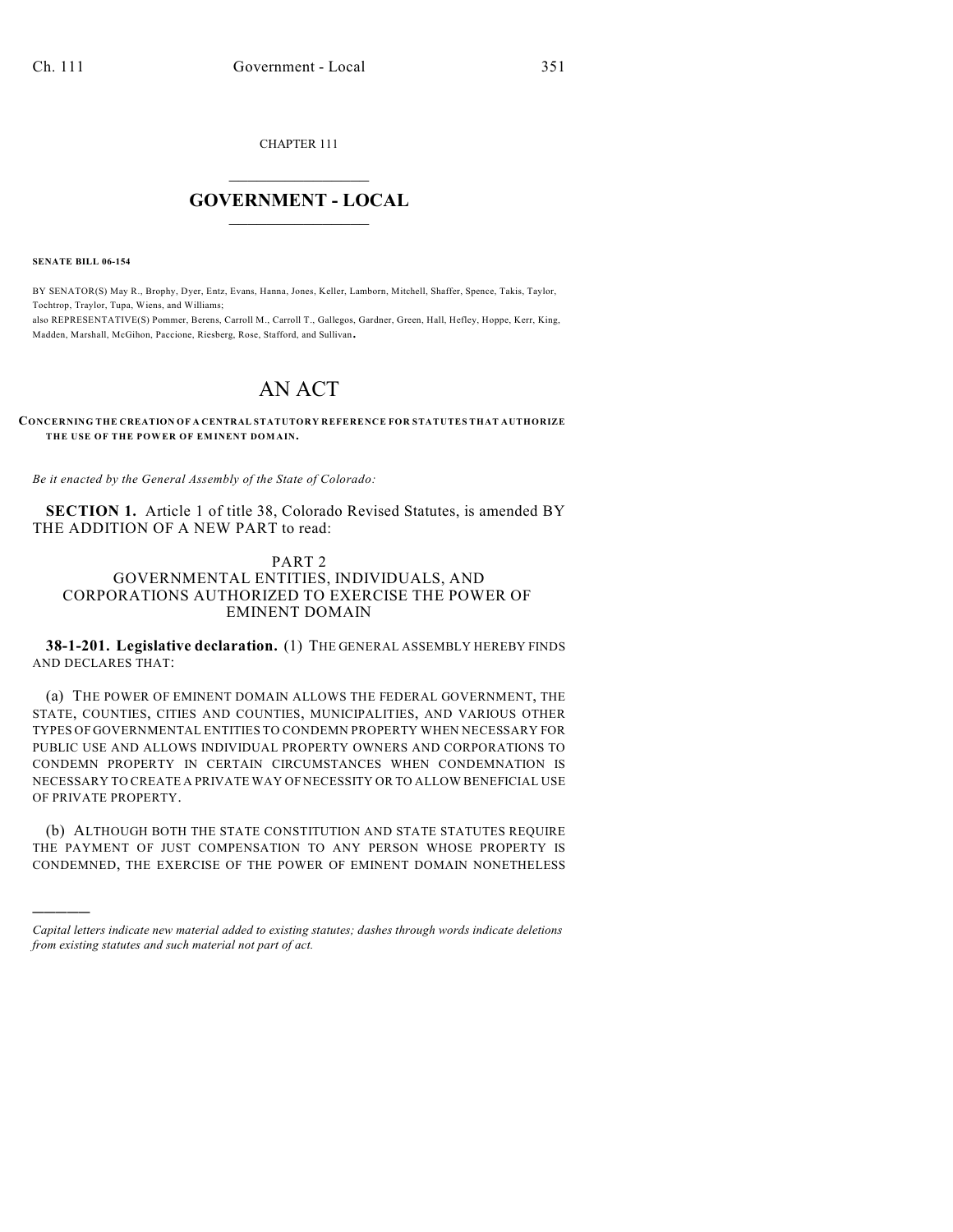SUBSTANTIALLY IMPACTS FUNDAMENTAL PROPERTY RIGHTS.

(c) BECAUSE OF THIS SUBSTANTIAL IMPACT, IT IS NECESSARY AND APPROPRIATE TO ENSURE THAT COLORADANS CAN EASILY DETERMINE WHICH GOVERNMENTAL ENTITIES, CORPORATIONS, AND OTHER PERSONS MAY EXERCISE THE POWER OF EMINENT DOMAIN AND TO FURTHER ENSURE THAT COLORADANS CAN EASILY IDENTIFY THE PROCEDURAL REQUIREMENTS THAT ENTITIES, CORPORATIONS, AND OTHER PERSONS MUST FOLLOW WHEN EXERCISING THE POWER OF EMINENT DOMAIN.

### (2) THE GENERAL ASSEMBLY FURTHER FINDS AND DECLARES THAT:

(a) IN ADDITION TO COUNTIES, CITIES AND COUNTIES, AND MUNICIPALITIES THAT SERVE AS GENERAL UNITS OF GOVERNMENT IN THE STATE, THE GOVERNMENTAL STRUCTURE OF THE STATE INCLUDES A WIDE VARIETY OF SPECIAL DISTRICTS, AUTHORITIES, AND OTHER GOVERNMENTAL ENTITIES THAT SERVE LIMITED GOVERNMENTAL PURPOSES, SOME OF WHICH MAY EXERCISE THE POWER OF EMINENT DOMAIN.

(b) ALTHOUGH MANY OF THE PROVISIONS OF STATE LAW THAT AUTHORIZE GOVERNMENTAL ENTITIES, INDIVIDUALS, AND CORPORATIONS TO EXERCISE THE POWER OF EMINENT DOMAIN AND PRESCRIBE PROCEDURES THAT GOVERN THE EXERCISE OF THAT POWER ARE CONCENTRATED IN THIS ARTICLE AND IN ARTICLES 2 TO 7 OF THIS TITLE, THE PROLIFERATION THROUGHOUT THE HISTORY OF THE STATE OF SPECIAL DISTRICTS, AUTHORITIES, AND OTHER GOVERNMENTAL ENTITIES THAT SERVE LIMITED GOVERNMENTAL PURPOSES, TOGETHER WITH OTHER HISTORICAL FACTORS THAT HAVE NECESSITATED GRANTS OF EMINENT DOMAIN POWERS TO CERTAIN TYPES OF CORPORATIONS AND PERSONS, HAVE RESULTED IN THE CODIFICATION IN OTHER PARTS OF THE COLORADO REVISED STATUTES OF MANY OTHER PROVISIONS THAT AUTHORIZE THE EXERCISE OF THE POWER OF EMINENT DOMAIN.

(c) THE CODIFICATION OF PROVISIONS OF STATE LAW THAT AUTHORIZE EMINENT DOMAIN IN PARTS OF THE COLORADO REVISED STATUTES OTHER THAN THIS ARTICLE AND ARTICLES 2 TO 7 OF THIS TITLE MAKES IT DIFFICULT IN MANY CASES FOR COLORADANS TO EASILY DETERMINE, WITH RESPECT TO ANY GIVEN GOVERNMENTAL ENTITY, CORPORATION, OR PERSON:

(I) WHETHER THE GOVERNMENTAL ENTITY, CORPORATION, OR PERSON MAY EXERCISE THE POWER OF EMINENT DOMAIN; AND

(II) THE PROCEDURAL REQUIREMENTS THAT THE GOVERNMENTAL ENTITY, CORPORATION, OR PERSON MUST COMPLY WITH IN ORDER TO EXERCISE THE POWER OF EMINENT DOMAIN.

(d) IN ORDER TO HELP COLORADANS TO MORE EASILY DETERMINE WHETHER ANY GIVEN GOVERNMENTAL ENTITY, CORPORATION, OR PERSON MAY EXERCISE THE POWER OF EMINENT DOMAIN AND IDENTIFY THE PROCEDURAL REQUIREMENTS THAT THE ENTITY, CORPORATION, OR PERSON MUST FOLLOW IN EXERCISING THE POWER OF EMINENT DOMAIN, IT IS NECESSARY, APPROPRIATE, AND IN THE BEST INTERESTS OF THE STATE TO LIST IN THIS PART 2 ALL OF THE GOVERNMENTAL ENTITIES, CORPORATIONS, AND PERSONS THAT MAY EXERCISE THE POWER OF EMINENT DOMAIN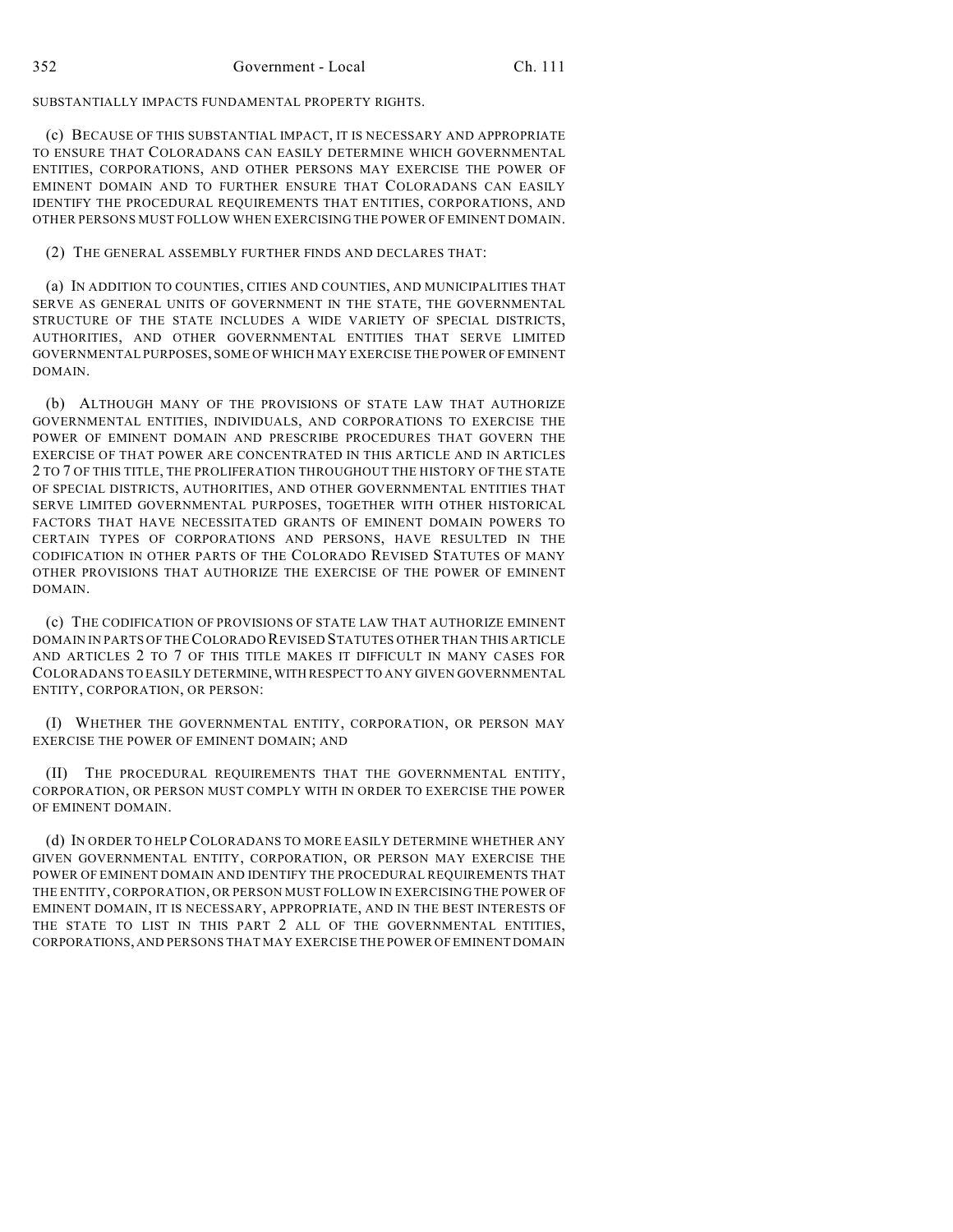PURSUANT TO PROVISIONS OF STATE LAW AND TO CLARIFY THAT THE PROCEDURAL REQUIREMENTS SPECIFIED IN THIS ARTICLE AND ARTICLES 2 TO 7 OF THIS TITLE APPLY TO ALL EMINENT DOMAIN PROCEEDINGS.

(e) IN ENACTING THIS PART 2, IT IS NOT THE INTENT OF THE GENERAL ASSEMBLY TO:

(I) REPEAL, LIMIT, OR OTHERWISE MODIFY THE AUTHORITY OF ANY GOVERNMENTAL ENTITY, CORPORATION, OR PERSON TO EXERCISE THE POWER OF EMINENT DOMAIN;

(II) GRANT NEW EMINENT DOMAIN AUTHORITY TO ANY GOVERNMENTAL ENTITY, INDIVIDUAL, OR CORPORATION; OR

(III) INFRINGE UPON THE HOME RULE POWER OF ANY HOME RULE MUNICIPALITY OR COUNTY.

**38-1-202. Governmental entities, corporations, and persons authorized to use eminent domain.** (1) THE FOLLOWING GOVERNMENTAL ENTITIES, TYPES OF GOVERNMENTAL ENTITIES, AND PUBLIC CORPORATIONS, IN ACCORDANCE WITH ALL PROCEDURAL AND OTHER REQUIREMENTS SPECIFIED IN THIS ARTICLE AND ARTICLES 2 TO 7 OF THIS TITLE AND TO THE EXTENT AND WITHIN ANY TIME FRAME SPECIFIED IN THE APPLICABLE AUTHORIZING STATUTE MAY EXERCISE THE POWER OF EMINENT DOMAIN:

(a) THE UNITED STATES AS AUTHORIZED IN SECTION 3-1-102, C.R.S.;

(b) THE STATE:

(I) AS AUTHORIZED IN PARAGRAPH (b) OF ARTICLE IX OF THE UPPER COLORADO RIVER BASIN COMPACT, CODIFIED AT SECTION 37-62-101, C.R.S.;

(II) AS AUTHORIZED IN PARAGRAPH 3. OF ARTICLE V OF THE SOUTH PLATTE RIVER COMPACT, CODIFIED AT SECTION 37-65-101, C.R.S.;

(III) AS AUTHORIZED IN ARTICLE VII OF THE REPUBLICAN RIVER COMPACT, CODIFIED AT SECTION 37-67-101, C.R.S.;

(IV) BY ACTION OF THE GENERAL ASSEMBLY OR BY ACTION OF ANY OF THE FOLLOWING OFFICERS AND AGENCIES OF THE STATE:

(A) THE DEPARTMENT OF HUMAN SERVICES AS AUTHORIZED IN SECTION 19-2-403.5, C.R.S.;

(B) THE DEPARTMENT OF NATURAL RESOURCES AS AUTHORIZED IN SECTION 24-33-107 (3), C.R.S.;

(C) THE DEPARTMENT OF PERSONNEL WITH THE APPROVAL OF THE GOVERNOR AS AUTHORIZED IN SECTION 24-82-102, C.R.S.;

(D) THE ATTORNEY GENERAL AT THE DIRECTION OF THE GOVERNOR AS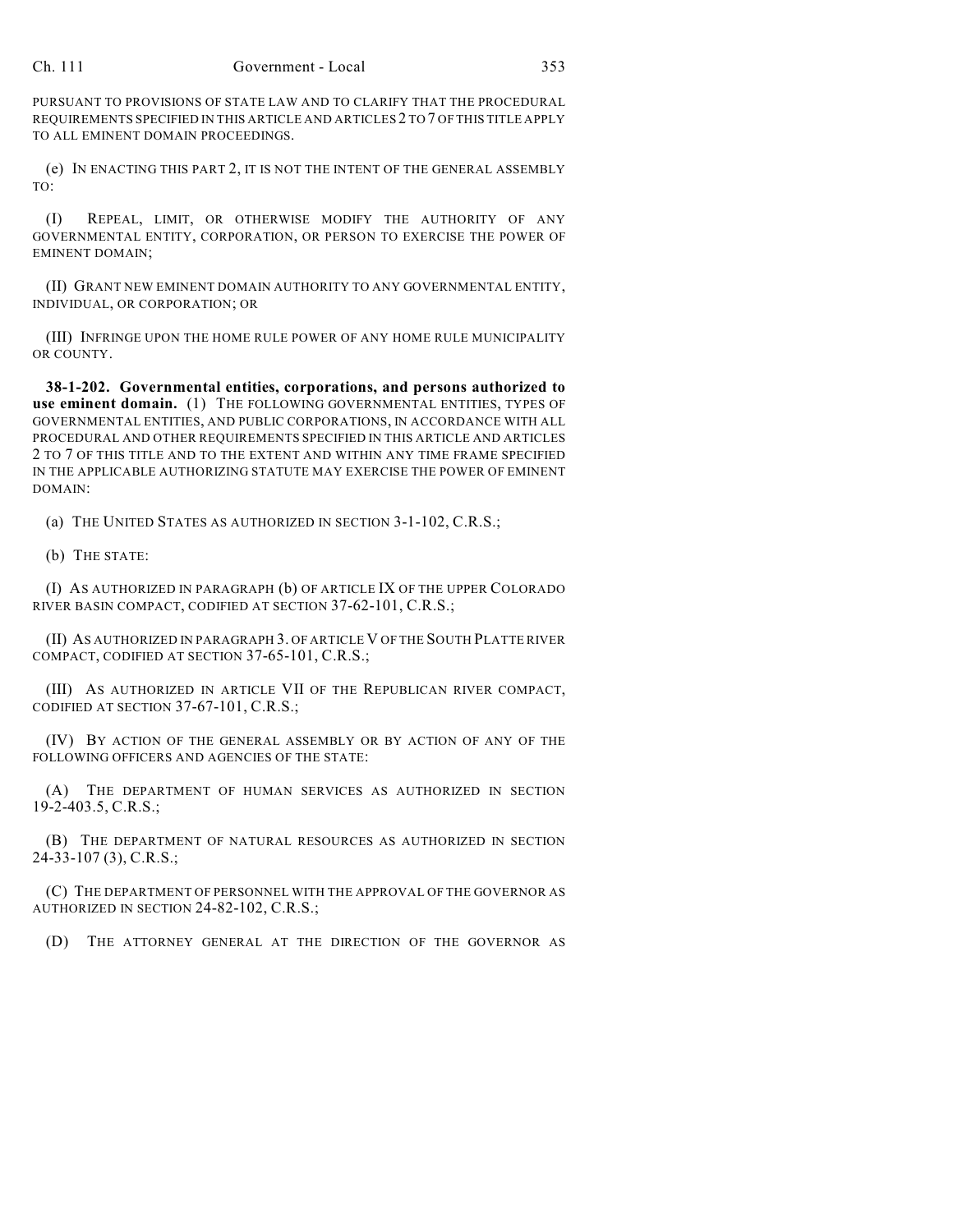AUTHORIZED IN SECTION 24-82-302 (1), C.R.S.;

(E) THE DEPARTMENT OF PUBLIC HEALTH AND ENVIRONMENT AS AUTHORIZED IN SECTION 25-11-303 (1) (d), C.R.S.;

(F) THE GOVERNOR AS AUTHORIZED IN SECTION 27-1-103 (2), C.R.S.;

(G) THE DEPARTMENT OF TRANSPORTATION AS AUTHORIZED IN SECTIONS 33-11-104 (4), 43-1-210 (1), (2), AND (3), 43-1-217 (1), 43-1-406 (4), 43-1-414 (1), (2), (3), AND (4), 43-1-509, 43-1-1410 (1) (i), 43-2-135 (1) (k), 43-3-106, AND 43-3-107, C.R.S.;

(H) THE STATE BOARD OF LAND COMMISSIONERS AS AUTHORIZED IN SECTION 36-4-108, C.R.S.;

(I) THE TRANSPORTATION COMMISSION CREATED IN SECTION 43-1-106,C.R.S., AS AUTHORIZED IN SECTION 43-1-208 (3), C.R.S.;

(J) THE STATEWIDE TOLLING ENTERPRISE AS AUTHORIZED IN SECTION 43-4-806 (1) (g), C.R.S.; AND

(K) THE COLORADO AERONAUTICAL BOARD AS AUTHORIZED IN SECTION 43-10-106, C.R.S.

(c) STATE EDUCATIONAL BOARDS OF CONTROL, INCLUDING THE STATE BOARD FOR COMMUNITY COLLEGES AND OCCUPATIONAL EDUCATION AND JUNIOR COLLEGE BOARDS OF TRUSTEES, AND INSTITUTIONS OF HIGHER EDUCATION, AS AUTHORIZED IN SECTIONS 23-53-105, 23-55-104, 23-60-208, 23-71-122 (1) (p), AND 38-2-105, C.R.S.;

(d) COUNTIES, CITIES AND COUNTIES, AND BOARDS OF COUNTY COMMISSIONERS AS AUTHORIZED IN SECTIONS 24-72-104 (2), 25-1-659, 25-3-306, 29-6-101, 30-11-104 (2), 30-11-107 (1) (w), 30-11-205, 30-11-307 (1) (c), 30-20-108 (3), 30-20-402 (1) (a), 30-35-201 (37), (41), (42), AND (43), 31-25-216 (2), 41-4-102, 41-4-104, 41-4-108, 41-5-101 (1) (a), 43-1-217 (1), 43-2-112 (2), 43-2-204, 43-2-206, AND 43-3-107, C.R.S.;

(e) CITIES, CITIES AND COUNTIES, AND TOWNS AS AUTHORIZED IN SECTIONS 25-1-659, 29-4-104 (1) (d), 29-4-105, 29-4-106, 29-6-101, 29-7-104, 30-20-108 (3), 31-15-706 (2), 31-15-707 (1) (a) AND (1) (e), 31-15-708 (1) (b), 31-15-716 (1) (c), 31-25-201 (1), 31-25-216 (2), 31-25-402 (1) (c), 31-35-304, 31-35-402 (1) (a), 31-35-512 (1) (g), 38-5-105, 38-6-101, 38-6-122, 41-4-108, AND 41-4-202, C.R.S.;

(f) THE FOLLOWING TYPES OF SINGLE PURPOSE DISTRICTS, SPECIAL DISTRICTS, AUTHORITIES, BOARDS, COMMISSIONS, AND OTHER GOVERNMENTAL ENTITIES THAT SERVE LIMITED GOVERNMENTAL PURPOSES OR THAT MAY EXERCISE EMINENT DOMAIN FOR LIMITED PURPOSES ON BEHALF OF A COUNTY, CITY AND COUNTY, CITY, OR TOWN:

(I) A SCHOOL DISTRICT AS AUTHORIZED IN SECTION 22-32-111, C.R.S.;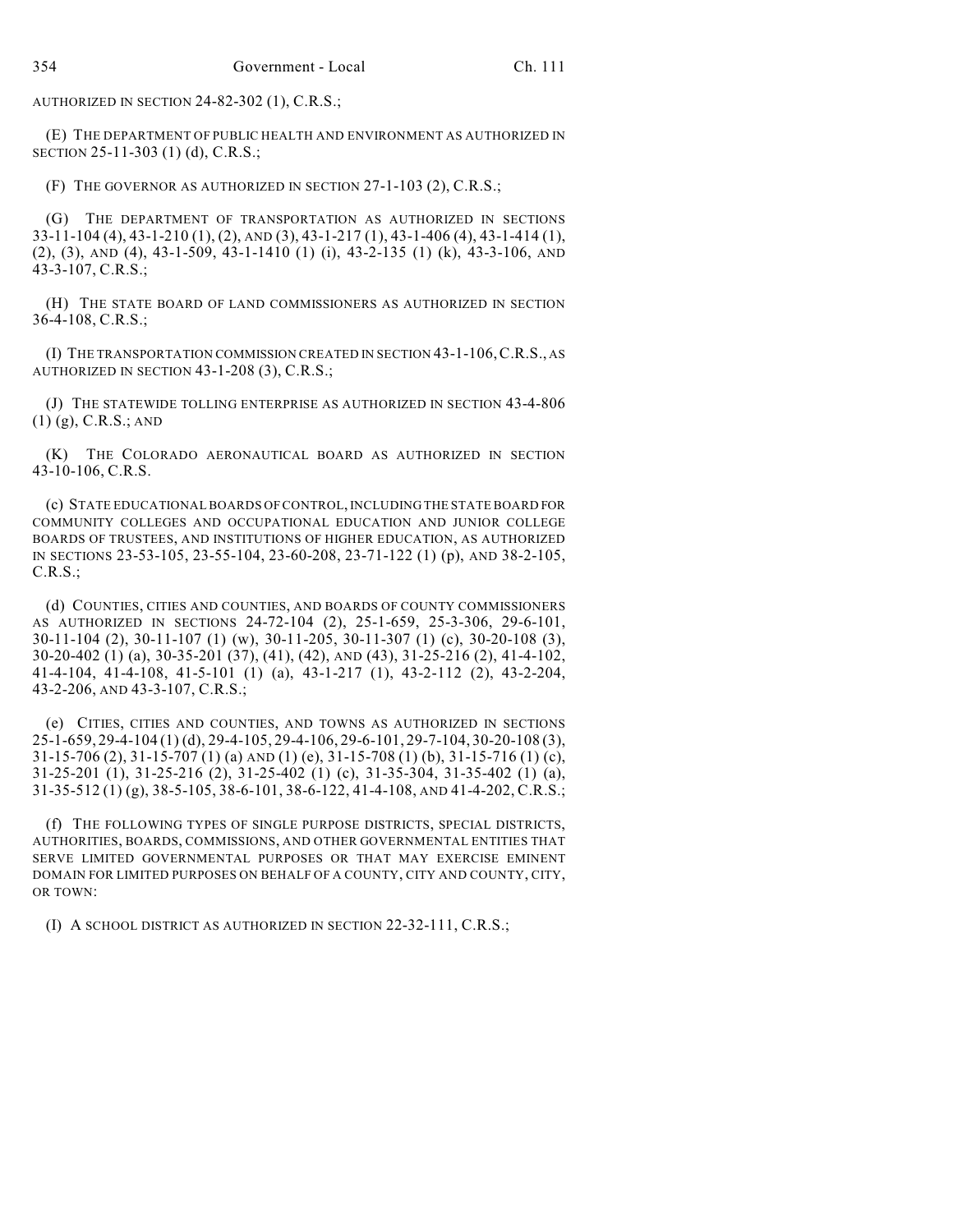(II) A POWER AUTHORITY ESTABLISHED PURSUANT TO SECTION 29-1-204 (1), C.R.S., AS AUTHORIZED IN SECTION 29-1-204 (3) (f), C.R.S.;

(III) A WATER OR DRAINAGE AUTHORITY ESTABLISHED PURSUANT TO SECTION 29-1-204.2 (1), C.R.S., AS AUTHORIZED IN SECTION 29-1-204.2 (3) (f), C.R.S.;

(IV) A MULTIJURISDICTIONAL HOUSING AUTHORITY ESTABLISHED PURSUANT TO SECTION 29-1-204.5 (1), C.R.S., AS AUTHORIZED IN SECTION 29-1-204.5 (3) (f), C.R.S.;

(V) A HOUSING AUTHORITY ORGANIZED PURSUANT TO PART 2 OF ARTICLE 4 OF TITLE 29, C.R.S., AS AUTHORIZED IN SECTIONS 29-4-209 (1) (k), 29-4-211, AND 29-4-212, C.R.S.;

(VI) AN AUTHORITY CREATED BY A MUNICIPALITY FOR THE PURPOSE OF CARRYING OUT A DEVELOPMENT PLAN PURSUANT TO SECTION 29-4-306, C.R.S., AS AUTHORIZED IN SECTIONS 29-4-306 (2) AND 29-4-307 (1) (a), C.R.S.;

(VII) A METROPOLITAN RECREATION DISTRICT OR PARK AND RECREATION DISTRICT ORGANIZED UNDER ARTICLE 1 OF TITLE 32,C.R.S., OR A MUNICIPAL BOARD GIVEN CHARGE OF A RECREATION SYSTEM AS AUTHORIZED IN SECTIONS 29-7-104 AND 32-1-1005 (1) (c), C.R.S.;

(VIII) AN IMPROVEMENT DISTRICT CREATED BY A COUNTY PURSUANT TO PART 5 OF ARTICLE 20 OF TITLE 30, C.R.S., AS AUTHORIZED IN SECTION 30-20-512 (1) (i), C.R.S.;

(IX) AN URBAN RENEWAL AUTHORITY CREATED PURSUANT TO SECTION 31-25-104,C.R.S., AS AUTHORIZED IN SECTIONS 31-25-105 (1) (e) AND 31-25-105.5, C.R.S., AND IN ACCORDANCE WITH THE VESTING REQUIREMENTS SPECIFIED IN ARTICLE 7 OF THIS TITLE;

(X) AN IMPROVEMENT DISTRICT CREATED BY A MUNICIPALITY PURSUANT TO PART 6 OF ARTICLE 25 OF TITLE 31, C.R.S., AS AUTHORIZED IN SECTION 31-25-611 (1) (i), C.R.S.;

(XI) A BOARD OF WATER AND SEWER COMMISSIONERS CREATED BY THE GOVERNING BODY OF A MUNICIPALITY PURSUANT TO SECTION 31-35-501,C.R.S., AS AUTHORIZED IN SECTIONS 31-35-511 AND 31-35-512 (1) (g), C.R.S.;

(XII) A FIRE PROTECTION DISTRICT AS AUTHORIZED IN SECTION 32-1-1002 (1) (b), C.R.S.;

(XIII) A METROPOLITAN DISTRICT AS AUTHORIZED IN SECTION 32-1-1004 (4), C.R.S.;

(XIV) A SANITATION, WATER AND SANITATION, OR WATER DISTRICT AS AUTHORIZED IN SECTION 32-1-1006 (1) (f), C.R.S.;

(XV) A TUNNEL DISTRICT AS AUTHORIZED IN SECTION 32-1-1008 (1) (c), C.R.S.;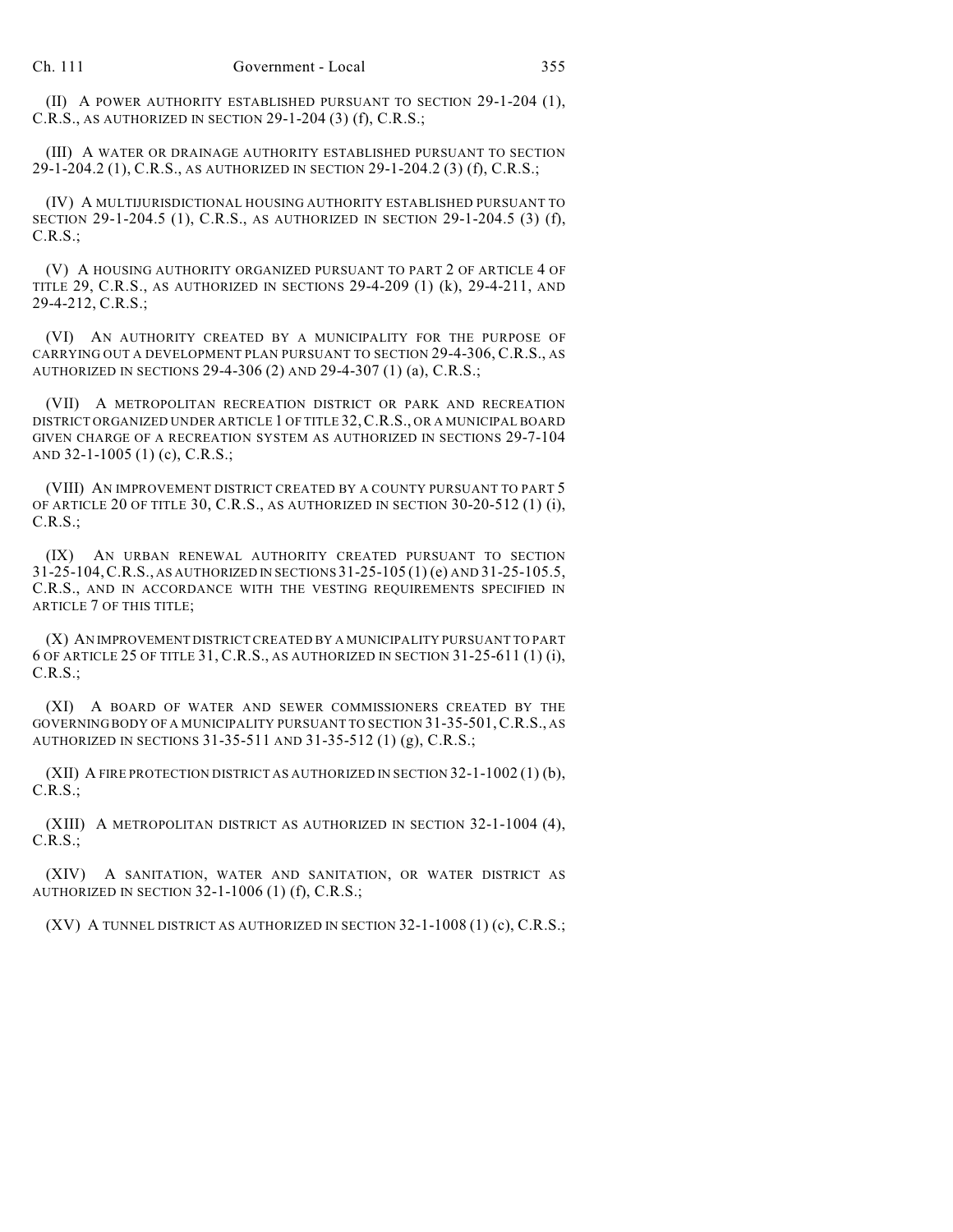(XVI) A WATER AND SANITATION DISTRICT ORGANIZED UNDER PART 4 OF ARTICLE 4 OF TITLE 32, C.R.S., AS AUTHORIZED IN SECTION 32-4-406 (1) (j), C.R.S.;

(XVII) A METROPOLITAN SEWAGE DISTRICT ORGANIZED UNDER THE PROVISIONS OF PART 5 OF ARTICLE 4 OF TITLE 32, C.R.S., AS AUTHORIZED IN SECTION 32-4-502 (5) AND 32-4-510 (1) (j), C.R.S.;

(XVIII) A REGIONAL SERVICE AUTHORITY FORMED IN ACCORDANCE WITH THE PROVISIONS OF SECTION 17 OF ARTICLE XIV OF THE STATE CONSTITUTION AND ARTICLE 7 OF TITLE 32,C.R.S., AS AUTHORIZED IN SECTION 32-7-113 (1) (k), C.R.S.;

(XIX) THE REGIONAL TRANSPORTATION DISTRICT CREATED IN SECTION 32-9-105, C.R.S., AS AUTHORIZED IN SECTIONS 32-9-103 (2), 32-9-119 (1) (k), AND 32-9-161, C.R.S.;

(XX) THE URBAN DRAINAGE AND FLOOD CONTROL DISTRICT CREATED IN SECTION 32-11-201, C.R.S., AS AUTHORIZED IN SECTIONS 32-11-104 (10), 32-11-216 (1) (g), 32-11-220 (1) (b), 32-11-615 (2), AND 32-11-663, C.R.S.;

(XXI) A MINE DRAINAGE DISTRICT ORGANIZED UNDER THE PROVISIONS OF ARTICLE 51 OF TITLE 34, C.R.S., AS AUTHORIZED IN SECTION 34-51-123, C.R.S.;

(XXII) A CONSERVATION DISTRICT CREATED PURSUANT TO ARTICLE 70 OF TITLE 35, C.R.S., AS AUTHORIZED IN SECTION 35-70-108 (1) (e), C.R.S.;

(XXIII) A CONSERVANCY DISTRICT CREATED UNDER ARTICLES 1 TO 8 OF TITLE 37, C.R.S., AS AUTHORIZED IN SECTIONS 37-2-105 (7), 37-3-103 (1) (h), 37-3-116, 37-3-117, AND 37-4-109 (3), C.R.S.;

(XXIV) A DRAINAGE DISTRICT ORGANIZED PURSUANT TO ARTICLE 20 OF TITLE 37, C.R.S., AS AUTHORIZED IN SECTIONS 37-21-114 (1), 37-23-103, AND 37-24-104, C.R.S.;

(XXV) THE GRAND JUNCTION DRAINAGE DISTRICT CREATED IN SECTION 37-31-102 (1), C.R.S., AS AUTHORIZED IN SECTIONS 37-31-119 AND 37-31-152, C.R.S.;

(XXVI) AN IRRIGATION DISTRICT ORGANIZED UNDER THE PROVISIONS OF ARTICLE 41 OF TITLE 37, C.R.S., AS AUTHORIZED IN SECTIONS 37-41-113 (3) AND (5), 37-41-114, 37-41-128, AND 37-43-207, C.R.S.;

(XXVII) AN IRRIGATION DISTRICT ORGANIZED UNDER THE PROVISIONS OF ARTICLE 42 OF TITLE 37,C.R.S., AS AUTHORIZED IN SECTIONS 37-42-113 (1) AND (2) AND 37-43-207, C.R.S.;

(XXVIII) AN INTERNAL IMPROVEMENT DISTRICT ESTABLISHED UNDER THE PROVISIONS OF ARTICLE 44 OF TITLE 37, C.R.S., AS AUTHORIZED IN SECTIONS 37-44-103 (1) (b), 37-44-108 (1) AND (2), 37-44-109, AND 37-44-141, C.R.S.;

(XXIX) A WATER CONSERVANCY DISTRICT ORGANIZED UNDER THE PROVISIONS OF ARTICLE 45 OF TITLE 37, C.R.S., AS AUTHORIZED IN SECTIONS 37-45-118 (1) (c)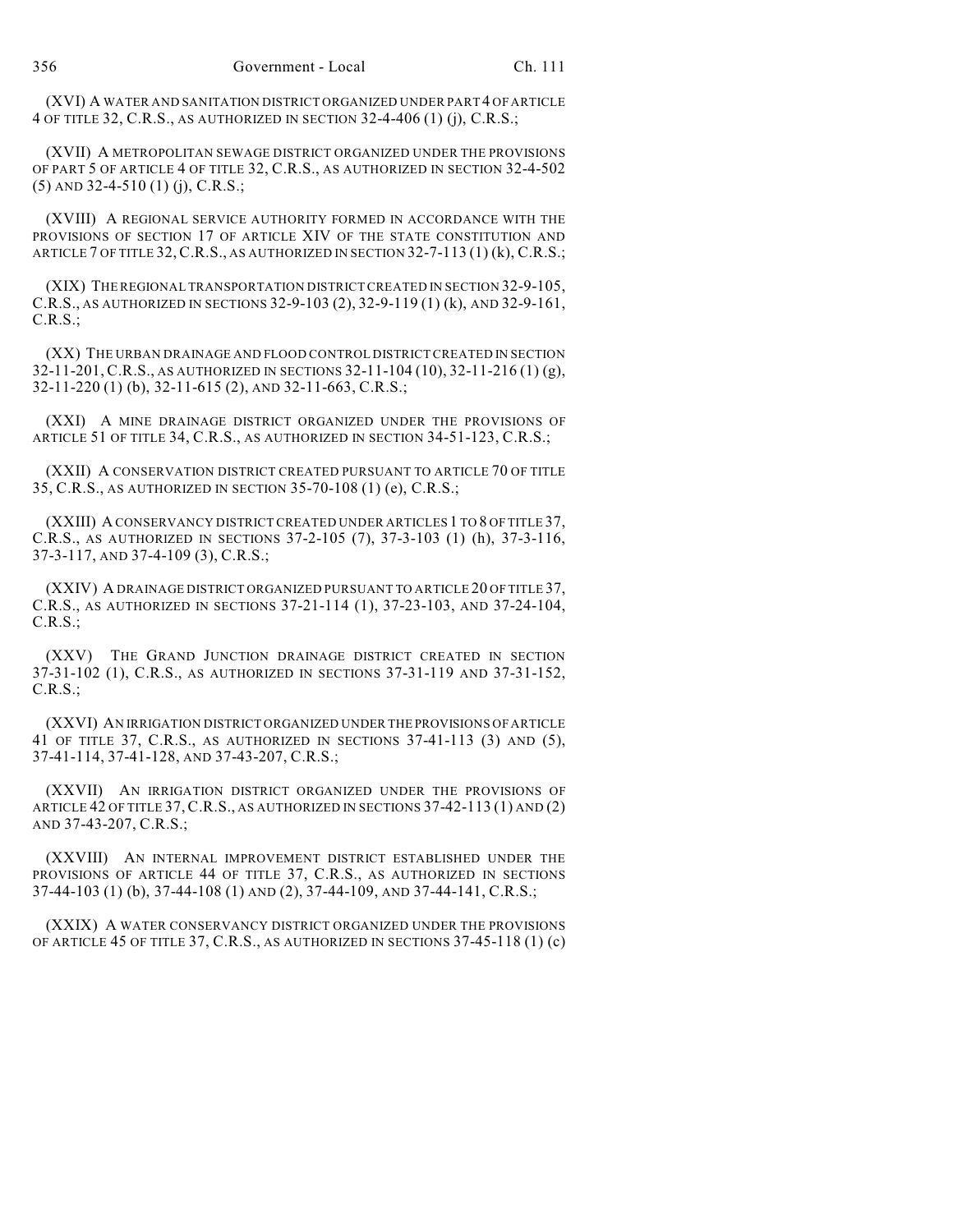AND 37-45-119, C.R.S.;

(XXX) A WATER ACTIVITY ENTERPRISE, AS DEFINED IN SECTION 37-45.1-102 (4), C.R.S., EXERCISING THE LEGAL AUTHORITY TO EXERCISE THE POWER OF EMINENT DOMAIN OF THE DISTRICT THAT OWNS IT IN RELATION TO A WATER ACTIVITY, AS DEFINED IN SECTION 37-45.1-102 (3), C.R.S., AS AUTHORIZED IN SECTION 37-45.1-103 (4), C.R.S.;

(XXXI) THE COLORADO RIVER WATER CONSERVATION DISTRICT CREATED IN SECTION 37-46-103, C.R.S., AS AUTHORIZED IN SECTION 37-46-107 (1) (i), C.R.S.;

(XXXII) THE SOUTHWESTERN WATER CONSERVATION DISTRICT CREATED IN SECTION 37-47-103, C.R.S., AS AUTHORIZED IN SECTION 37-47-107 (1) (i), C.R.S.;

(XXXIII) THE RIO GRANDE WATER CONSERVATION DISTRICT CREATED IN SECTION 37-48-102, C.R.S., AS AUTHORIZED IN SECTION 37-48-105 (1) (i), C.R.S.;

(XXXIV) THE REPUBLICAN RIVER WATER CONSERVATION DISTRICT CREATED IN SECTION 37-50-103 (1), C.R.S., AS AUTHORIZED IN SECTION 37-50-107 (1) (j), C.R.S.;

(XXXV) THE COLORADO WATER CONSERVATION BOARD CREATED IN SECTION 37-60-102, C.R.S., AS AUTHORIZED IN SECTION 37-60-106 (1) (j), C.R.S.;

(XXXVI) THE COLORADO WATER RESOURCES AND POWER DEVELOPMENT AUTHORITY CREATED IN SECTION 37-95-104 (1),C.R.S., AS AUTHORIZED IN SECTION 37-95-106 (1) (n) AND (1) (v), C.R.S.;

(XXXVII) A PUBLIC AIRPORT AUTHORITY CREATED UNDER THE PROVISIONS OF ARTICLE 3 OF TITLE 41, C.R.S., AS AUTHORIZED IN SECTION 41-3-106 (1) (j), C.R.S.;

(XXXVIII) A PUBLIC HIGHWAY AUTHORITY CREATED PURSUANT TO SECTION 43-4-504, C.R.S., AS AUTHORIZED IN SECTIONS 43-4-505 (1) (a) (IV) AND 43-4-506 (1) (h), C.R.S.;

(XXXIX) A REGIONAL TRANSPORTATION AUTHORITY CREATED PURSUANT TO SECTION 43-4-603, C.R.S., AS AUTHORIZED IN SECTION 43-4-604 (1) (a) (IV), C.R.S.; AND

(XL) THE COLORADO AERONAUTICAL BOARD CREATED IN SECTION 43-10-104, C.R.S., AS AUTHORIZED IN SECTION 43-10-106 (1), C.R.S.

(2) THE FOLLOWING TYPES OF CORPORATIONS AND PERSONS, IN ACCORDANCE WITH ALL PROCEDURAL AND OTHER REQUIREMENTS SPECIFIED IN THIS ARTICLE AND ARTICLES 2 TO 7 OF THIS TITLE AND TO THE EXTENT AND WITHIN ANY TIME FRAME SPECIFIED IN THE APPLICABLE AUTHORIZING PROVISION OF THE STATE CONSTITUTION OR STATUTE MAY EXERCISE THE POWER OF EMINENT DOMAIN:

(a) A PERSON OR CORPORATION THAT NEEDS TO EXERCISE THE POWER OF EMINENT DOMAIN IN ORDER TO ACQUIRE ANY RIGHT-OF-WAY ACROSS PUBLIC, PRIVATE, OR CORPORATE LANDS FOR THE CONSTRUCTION OF DITCHES, CANALS, AND FLUMES FOR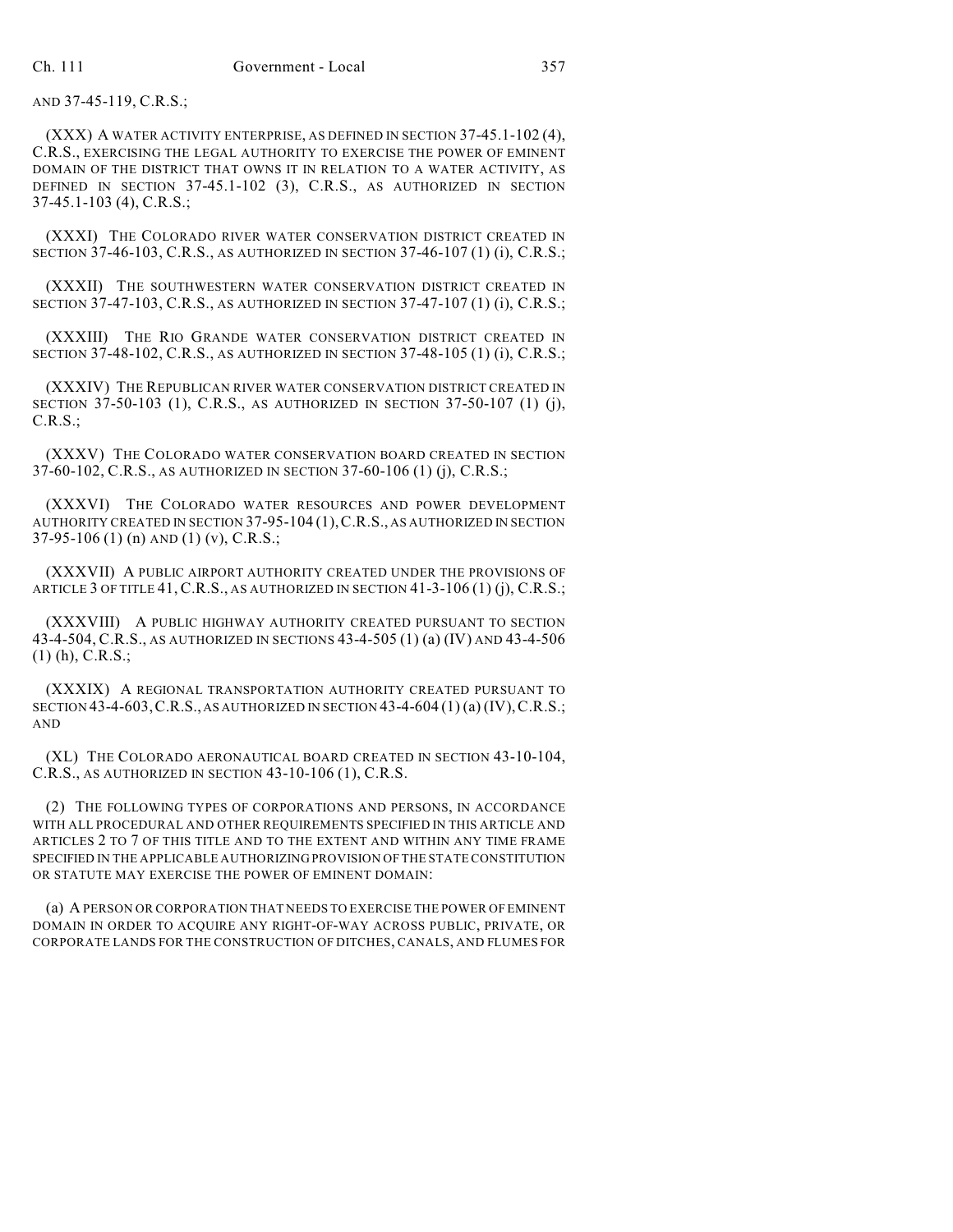THE PURPOSES OF CONVEYING WATER FOR DOMESTIC PURPOSES, FOR THE IRRIGATION OF AGRICULTURAL LANDS, FOR MINING AND MANUFACTURING PURPOSES, OR FOR DRAINAGE, AS AUTHORIZED IN SECTION 7 OF ARTICLE XVI OF THE STATE CONSTITUTION;

(b) A PIPELINE COMPANY AS AUTHORIZED IN ARTICLE 5 OF THIS TITLE AND SECTIONS 7-43-102, 34-48-105, 34-48-111, 38-1-101.5, 38-1-101.7, 38-2-101, 38-4-102, AND 38-4-107, C.R.S.;

(c) A CEMETERY COMPANY ORGANIZED PURSUANT TO SECTION 7-47-101,C.R.S., AS AUTHORIZED IN SECTION 7-47-102, C.R.S.;

(d) A CEMETERY AUTHORITY, AS DEFINED IN SECTION 12-12-101 (2), C.R.S., AS AUTHORIZED IN SECTION 12-12-105, C.R.S.;

(e) A PUBLIC UTILITY AS AUTHORIZED IN SECTION 32-12-125, C.R.S.;

(f) AN OWNER OR AGENT OF AN OWNER OF COAL LANDS LYING ON TWO OR MORE SIDES OF THE PROPERTY OF ANOTHER AS AUTHORIZED IN SECTION 34-31-101,C.R.S.;

(g) A PERSON WHO REQUIRES A RIGHT-OF-WAY OR PROPERTY IN ORDER TO BRING WATER OR AIR INTO A MINE OR CONVEY TAILINGS AND WASTES FROM A MINING OPERATION, CONSTRUCT OR MAINTAIN A FLUME, DITCH, PIPELINE, TRAM, TRAMWAY, OR PACK TRAIL OVER OR THROUGH MINING CLAIMS, OR FOLLOW A MINERAL-BEARING VEIN OR LODE INTO THE PROPERTY OF ANOTHER PERSON PURSUANT TO AN ESTABLISHED RIGHT TO DO SO AS AUTHORIZED IN SECTIONS 34-48-101, 34-48-105, 34-48-107, 34-48-110, AND 34-48-111, C.R.S.;

(h) A NATURAL GAS PUBLIC UTILITY, AS DEFINED IN SECTION 34-64-102 (3), C.R.S., AS AUTHORIZED IN SECTION 34-64-103, C.R.S.;

(i) A PERSON WHO OWNS A WATER RIGHT OR CONDITIONAL WATER RIGHT AS AUTHORIZED IN ARTICLE 86 OF TITLE 37, C.R.S.;

(j) A PERSON WHO NEEDS TO CREATE OR OPERATE A WATER STORAGE FACILITY IN ORDER TO REALIZE THE PERSON'S RIGHT TO APPROPRIATE WATER AS AUTHORIZED IN SECTION 37-87-101, C.R.S.;

(k) A PERSON WHO, UNDER GENERAL LAWS OR SPECIAL CHARTER, REQUIRES AND IS ENTITLED TO PRIVATE PROPERTY OF ANOTHER FOR PRIVATE USE, PRIVATE WAYS OF NECESSITY, OR FOR RESERVOIRS, DRAINS, FLUMES, OR DITCHES ON OR ACROSS THE LANDS OF OTHERS FOR AGRICULTURAL, MINING, MILLING, DOMESTIC, OR SANITARY PURPOSES AS AUTHORIZED IN SECTION 38-1-102;

(l) A CORPORATION FORMED FOR THE PURPOSE OF CONSTRUCTING A ROAD, DITCH, RESERVOIR, PIPELINE, BRIDGE, FERRY, TUNNEL, TELEGRAPH LINE, RAILROAD LINE, ELECTRIC LINE, ELECTRIC PLANT, TELEPHONE LINE, OR TELEPHONE PLANT AS AUTHORIZED IN SECTION 38-2-101;

(m) LANDOWNERS WHO WISH TO CONSTRUCT A DRAIN TO CARRY OFF SURPLUS WATER AS AUTHORIZED IN SECTION 38-2-103;